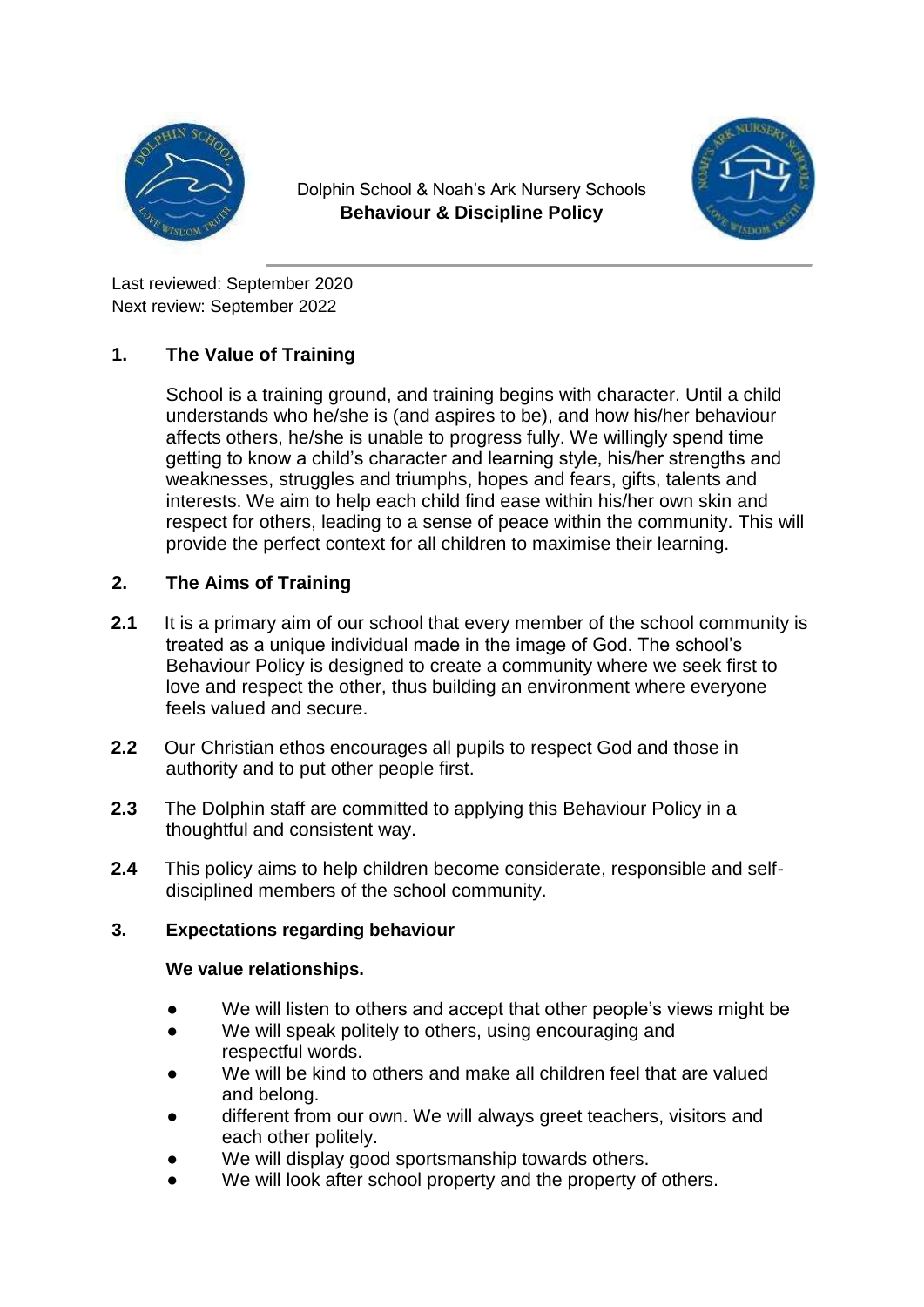## **We value safety.**

- We will move silently and sensibly around the school.
- We will walk silently and sensibly, in the line, when going to and from the Common.
- We will not touch the walls or plants on the journey to and from the Common.
- We will stay within the boundaries (marked by teachers) on the Common.
- We will only leave the classroom with an adult or with permission from our teacher.
- We will wear our uniform correctly and take pride in our appearance.

## **We value learning.**

- We will always look at the teacher when he or she is talking and listen carefully.
- We put our hands up when we want to answer a question or contribute.
- We will follow instructions immediately.
- We will respect other's desire to learn and settle quickly to the task at hand.
- We will always give of our best to every task given to us.
- We will develop perseverance and creativity in ourselves and others.

## **4. Rewards**

- **4.1** The experience of life at Dolphin School is intended to be a journey of seven steps from Reception to Year 6. The class teacher is the guide, and he/she is always there to help, support and encourage. The staff strive to catch pupils red-handed doing good and seek to commend them regularly. The atmosphere is one of warmth and appreciation where talents, effort and kindness are valued, praised and rewarded.
- **4.2** Every day teachers give plenty of verbal encouragement both orally and in writing, and congratulate and commend children wherever they can.
- **4.3** Teachers give 'smiley faces' (Lower School) and 'stars' (Upper School) to recognise pupils' conduct, attitude and achievements. These would include things such as kindness, helpfulness, volunteering, tidiness, showing a good attitude, completing homework, persevering, and high achievement (which can be judged in a variety of ways – sometimes using an objective criterion for all and at other times differentiating the criterion. The pupil(s) who gain the highest number of smiley faces/stars are given a certificate and the 'merit' badge on Friday in the classroom.
- **4.4** Certificates of special achievement for the week are also awarded in the classroom to recognise effort and achievement.
- **4.6** Children are also rewarded by being chosen to take responsibility.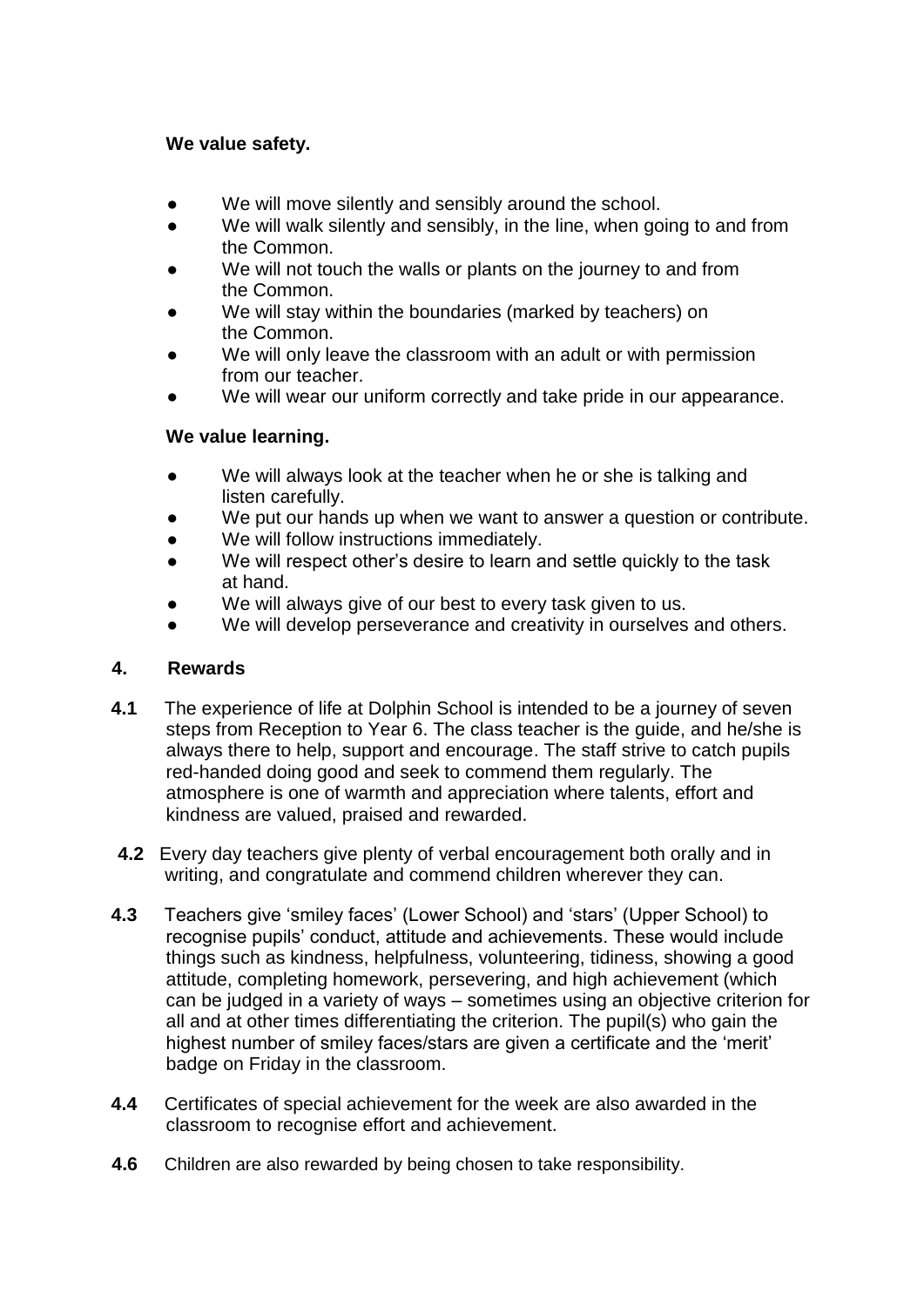**4.7 House Points – '**Smiley faces' (Lower School) and 'stars' (Upper School) are added up at the end of every week. All the smiley faces/stars are converted into House points. The House with the most points gets a cup at the end of a term at Assembly.

On Sports Day each House team earns House points which are added up. The team with the most points wins – the totals are read out in Assembly.

## **5**. **Sanctions**

- **5.1** School is a training ground, and we expect to train. Training includes sanctions, which are designed to refine behaviour. Refined behaviour leads to growth of character, which gives the conditions for maximum progress.
- **5.2** The school employs a number of sanctions to enforce the school rules, and to ensure a safe and productive learning environment.
- **5.3** The safety of the children is paramount in all situations. If a child's behaviour endangers the safety of others, the class teacher stops the activity and prevents the child from taking part for the rest of that session until the class teacher feels that the child is able to re-join.
- **5.4** If a child displays low level behaviour in class (e.g. calling out, talking, swinging on chair, not following instructions straight away), the teacher reprimands him or her. He/she will be given at least two warnings. If he/she fails to heed that warning, he/she is given a 'sad face' (KS1) or mark (KS2) Similarly at break time if a child fails to observe school rules, a mark is noted on the break time clipboard.
- **5.5** If a child in the Upper School (KS2) receives 3 marks within one school week, a **detention** will be given. Detentions take place once a week, and children have an opportunity to reflect upon their behaviour and plan necessary changes to their conduct going forward, including any steps of action that need to be taken to resolve a problem. This may be discussed with the Senior Deputy Head first and then recorded by the child. Parents will be informed.
- **5.6** A Year 6 pupil who receives Detention risks losing his/her position of responsibility for a set period or permanently.
- **5.7** If a child in the Lower School (KS1) receives 3 sad faces, the teacher will arrange for the child to be removed from play at break time on that day when they will stand out beside an adult in silence. If the child misses three play sessions within a week, they will be referred to the Deputy Head responsible for Lower School.
- **5.8** Children are required (out of respect for the neighbours and for their own safety) to walk to and from the common in silence and to refrain from touching the walls. If they break this rule once, a sad face (KS1) or a mark (KS2) is given and recorded. He/she will miss part of their play and standby the staff member in charge.
- **5.9** A member of staff on duty will pass on the information to the class teacher of the child.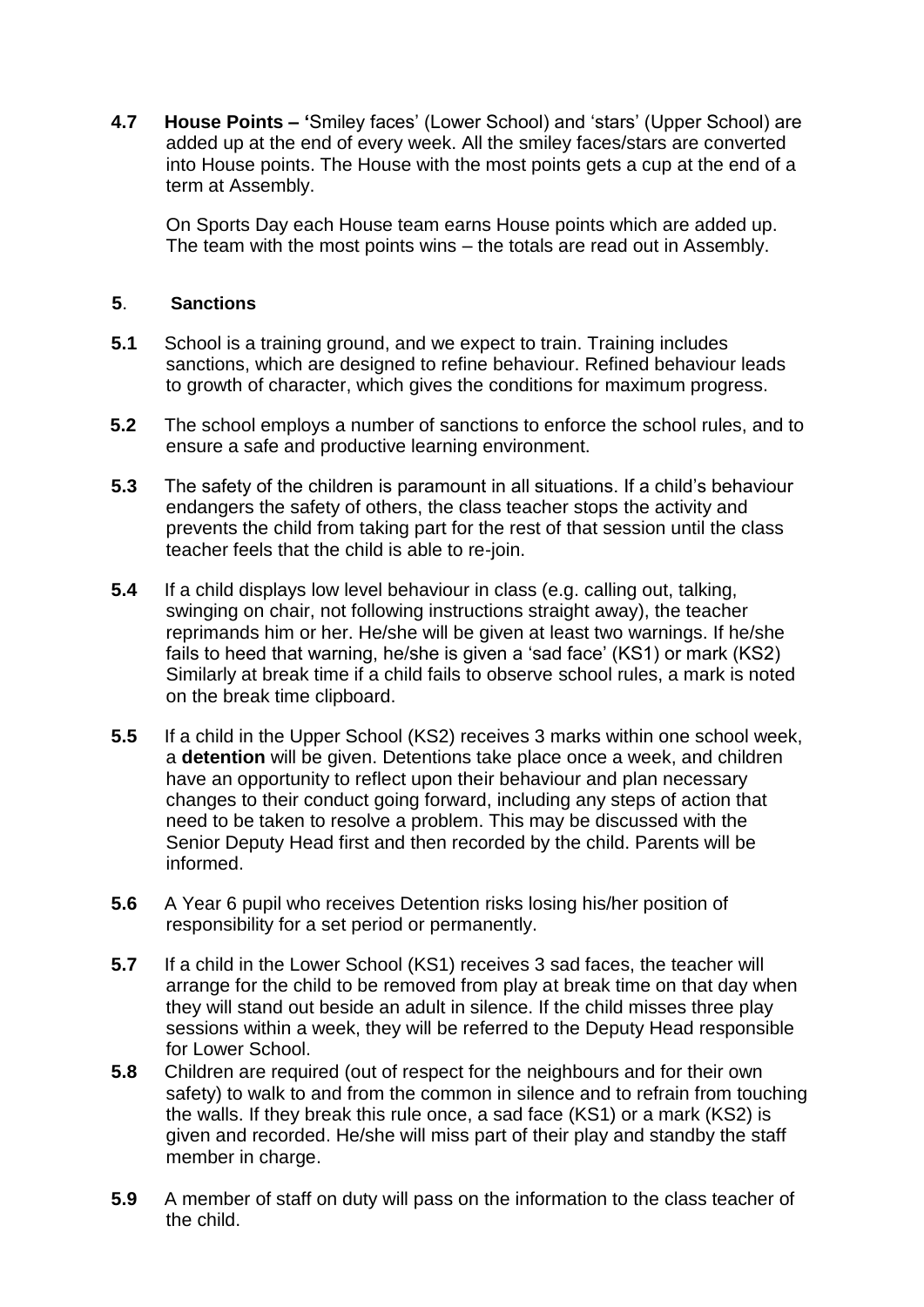- **5.10** If a class teacher deems that a child's behaviour in the classroom or at the common merits a more serious sanction immediately, (physical violence, verbal abuse of any kind,) rather than going through the process of sad faces/marks, he/she should refer the matter to one of the Senior Team, who will, in discussion with the class teacher, respond appropriately. Parents will be informed.
- **5.11** Where appropriate, and particularly where an incident relates to unsporting behaviour in matches or PE lessons, a child may miss either a PE lesson or a match. Any such behaviour should be referred by the PE Department to one of the Senior Team, who will communicate with the class teacher.
- **5.12** If a child receives any of the sanctions above, the teacher is encouraged to consider whether he/she is not eligible for a merit or special achievement certificate that week. It may be that the child who was to receive a certificate has another chance in the following week to redeem him/herself. It will be at the teacher's discretion.
- **5.13** If a child repeatedly receives sanctions, he/she will be seen by a member of the Senior Team and the child's parents will be called to a meeting. If a child repeatedly acts in a way that disrupts or upsets others, the school will contact the child's parents to arrange an appointment in order to discuss the situation, with a view to implementing appropriate sanctions and strategies to improve behaviour. It may also be necessary to involve other parties such as an Educational Psychologist in order to help the child and his/her parents.
- **5.14** If the sanctions above, reinforced by a meeting with the Principal and communication with the parents, fail to cause a significant improvement in behaviour, the pupil risks being suspended.
- **5.15** Under the Equality Act 2010, reasonable adjustments will be made for pupils with special educational needs/disabilities.

## **6. Bullying (see Anti-Bullying Policy for further details)**

- **6.1** Bullying is defined as behaviour (and especially a sustained pattern of behaviour) which is intended to threaten, frighten or cause pain to someone, causing him/her anxiety and distress.
- **6.2** The school does not tolerate bullying of any kind. If we discover that an act of bullying or intimidation has taken place, the class teacher informs the Senior Team, who will act immediately to stop any further occurrences of such behaviour by seeing the child/children individually and employing the appropriate strategies and sanctions. Parents will also be contacted.
- **6.3** We do everything in our power to ensure that all children attend school free from fear, and the size of the school means that we are able to supervise children closely.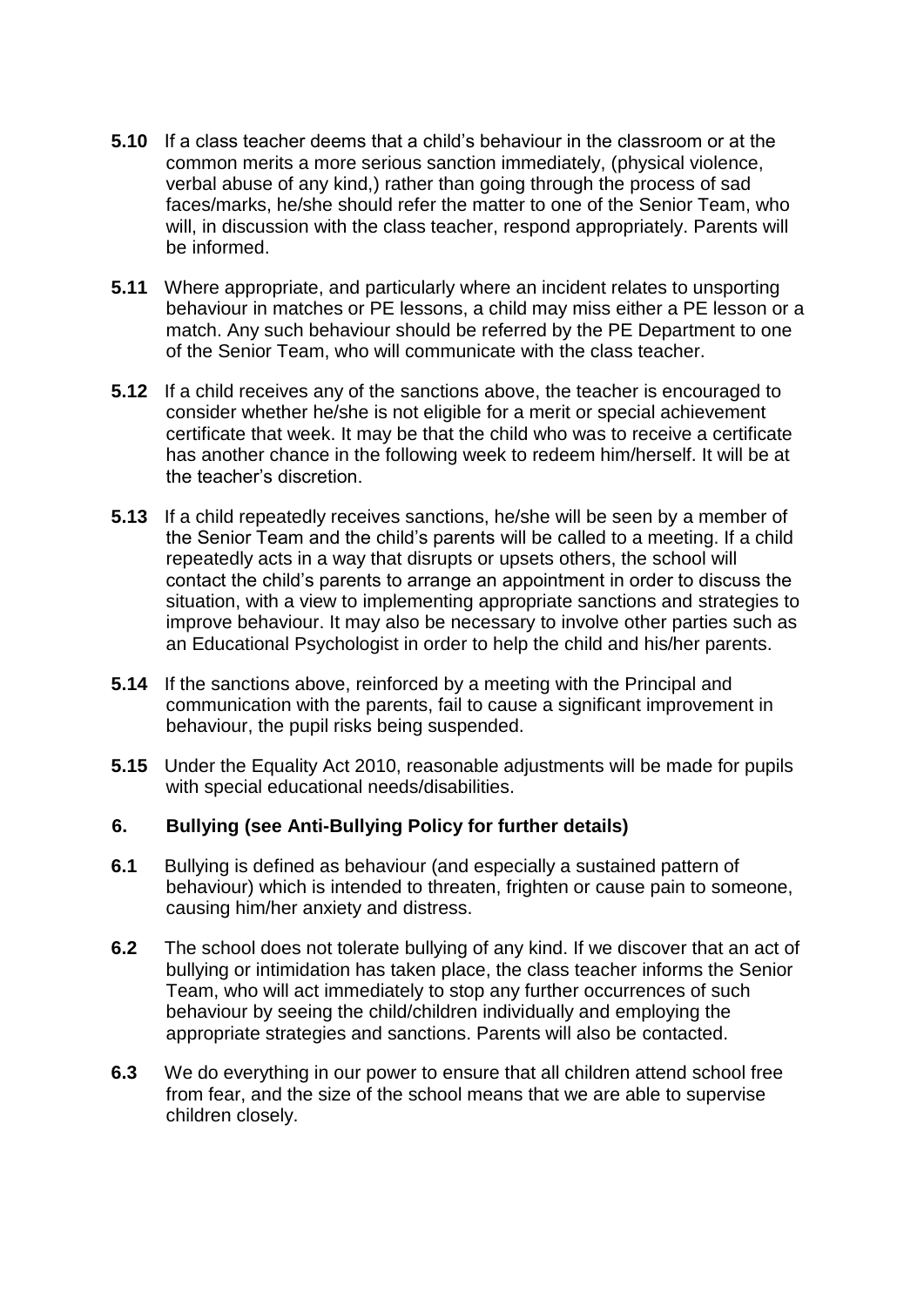## **7. Malicious accusations against staff**

- **7.1** In the same way that Dolphin School is committed to the wellbeing of the pupils, the school is also committed to the wellbeing of the staff. If accusations are made against staff by a pupil, the school will investigate the situation according to the Safeguarding procedures as shown in the school's Safeguarding and Child Protection policy.
- **7.2** If the accusation is found to be malicious, disciplinary action will be taken against the pupil or pupils who have been found to be malicious. The extent of the action will depend on the particular situation. Parents are likely to be involved due to the possible severity of the situation.

## **8. The Use of Force**

- **8.1** All members of staff are aware of the DfE non-statutory guidance regarding the use of force to control or restrain pupils. Teachers in our school do not hit or slap children or threaten to do so. Staff only intervene physically to restrain children or to prevent injury to a child, or if a child is in danger of hurting him/herself. The actions that we take are in line with government guidelines on the restraint of children.
- **8.2** Parents must be informed by a member of the Senior Team on the same day of the use of force or as soon as is reasonably practicable.
- **8.3** A record is kept of the sanctions imposed upon pupils for serious misbehaviour and of any physical intervention required.

## **9. The role of the class teacher**

- **9.1** It is the responsibility of class teachers to ensure that the school rules are displayed, explained, discussed and enforced in their own class, and that their classes behave in a responsible manner when under their supervision. If there are incidents of anti-social behaviour or flouting of the school's Behaviour Policy, the individuals concerned are seen by the class teacher, and the Senior Team if necessary and the incidents may also be discussed in class.
- **9.2** The class teachers in our school have high expectations of the children, and they strive to ensure that all children work and behave to the best of their ability.
- **9.3** The class teacher liaises with external agencies, as necessary, to support and guide the progress of each child.
- **9.4** The class teacher reports formally to parents about the behaviour of each child at the bi-annual Parent-Teacher Interviews, and in the child's annual school report. The class teacher may also contact a parent if there are concerns about the behaviour or welfare of a child.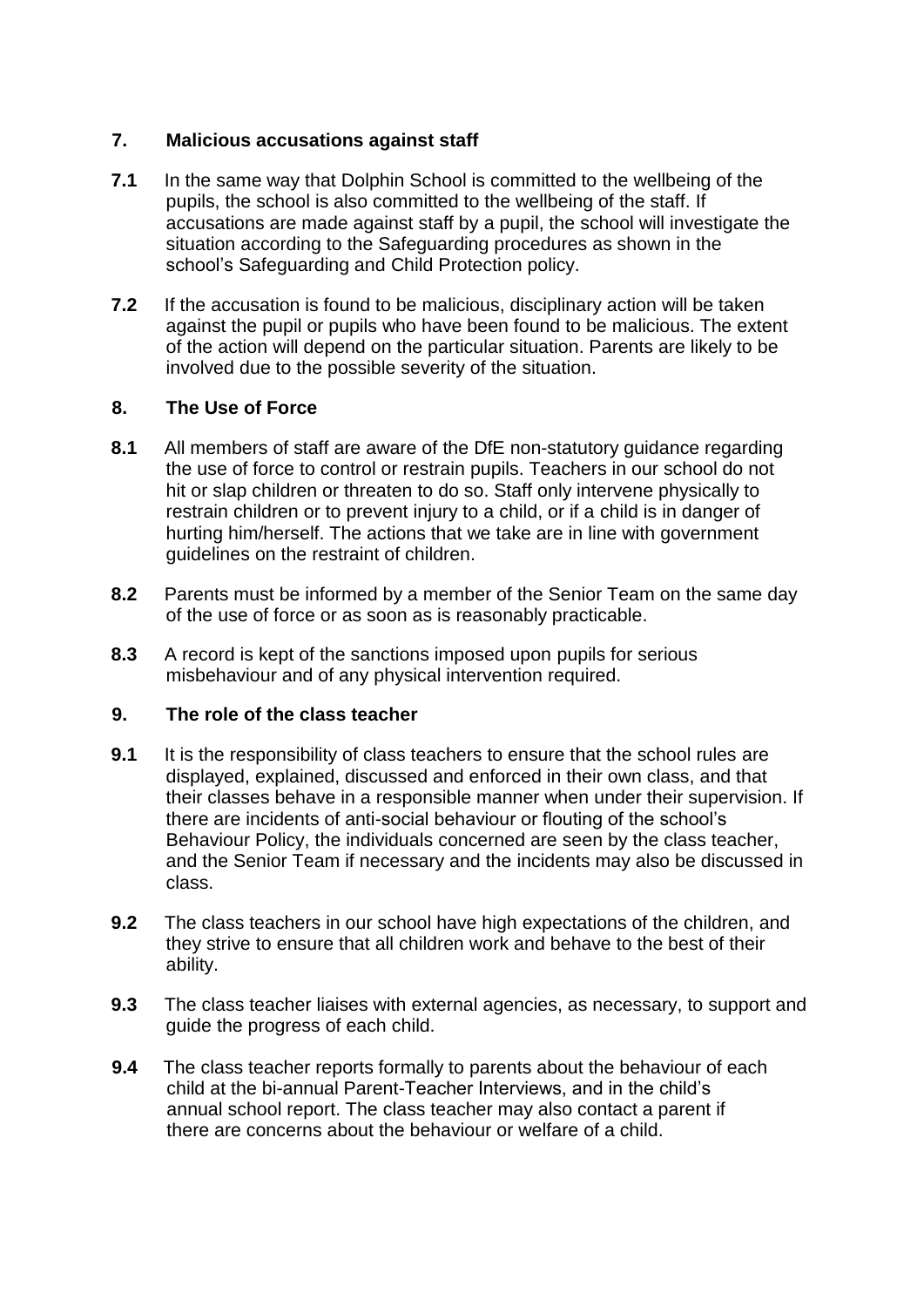## **10. The role of the Principal**

- **10.1** It is the responsibility of the Principal, under the School Standards and Framework Act 1998, to implement this Behaviour Policy consistently throughout the school, and to report to Governors, when requested, on the effectiveness of the policy. It is also the responsibility of the Principal to ensure the health, safety and welfare of all children in the school.
- **10.2** The Principal supports the staff by implementing the policy, by setting the standards of behaviour and by supporting staff in their implementation of the policy.
- **10.3** The Principal keeps records of all reported serious incidents of misbehaviour.
- **10.4** The Principal has the responsibility for giving fixed-term suspensions to individual children for serious acts of misbehaviour. For repeated or extremely serious acts of anti-social behaviour, the Principal may permanently exclude a child. These actions are taken only after the school Governors have been notified.

## **11. The role of parents**

- **11.1** The school aims to collaborate actively with parents, so that children have the opportunity to receive consistent messages at home and at school about how to behave.
- **11.2** We explain the school rules to parents through this policy and at events such as the Curriculum Evening, and it is our expectation that parents will read the rules and support them.
- **11.3** Building a mutually supportive partnership between home and school is a key priority, and we inform parents if we have concerns about their child's welfare or behaviour.
- **11.4** If the school has to use reasonable sanctions to punish a child, we would expect parents to support the actions of the school. If parents have any concerns about the way that their child has been treated, they should contact the Senior Team. If these discussions cannot resolve the problem, or if the complaint concerns the Principal, they should contact the Chair of Governors in line with our Complaints Policy, before a formal grievance or appeal process can be implemented.

## **12. The role of Governors**

- **12.1** The Governors support the Principal in her implementation of the school's Behaviour Policy.
- **12.2** The Principal has the day-to-day authority to implement the school's policy on behaviour and discipline, but disciplinary issues may be discussed with the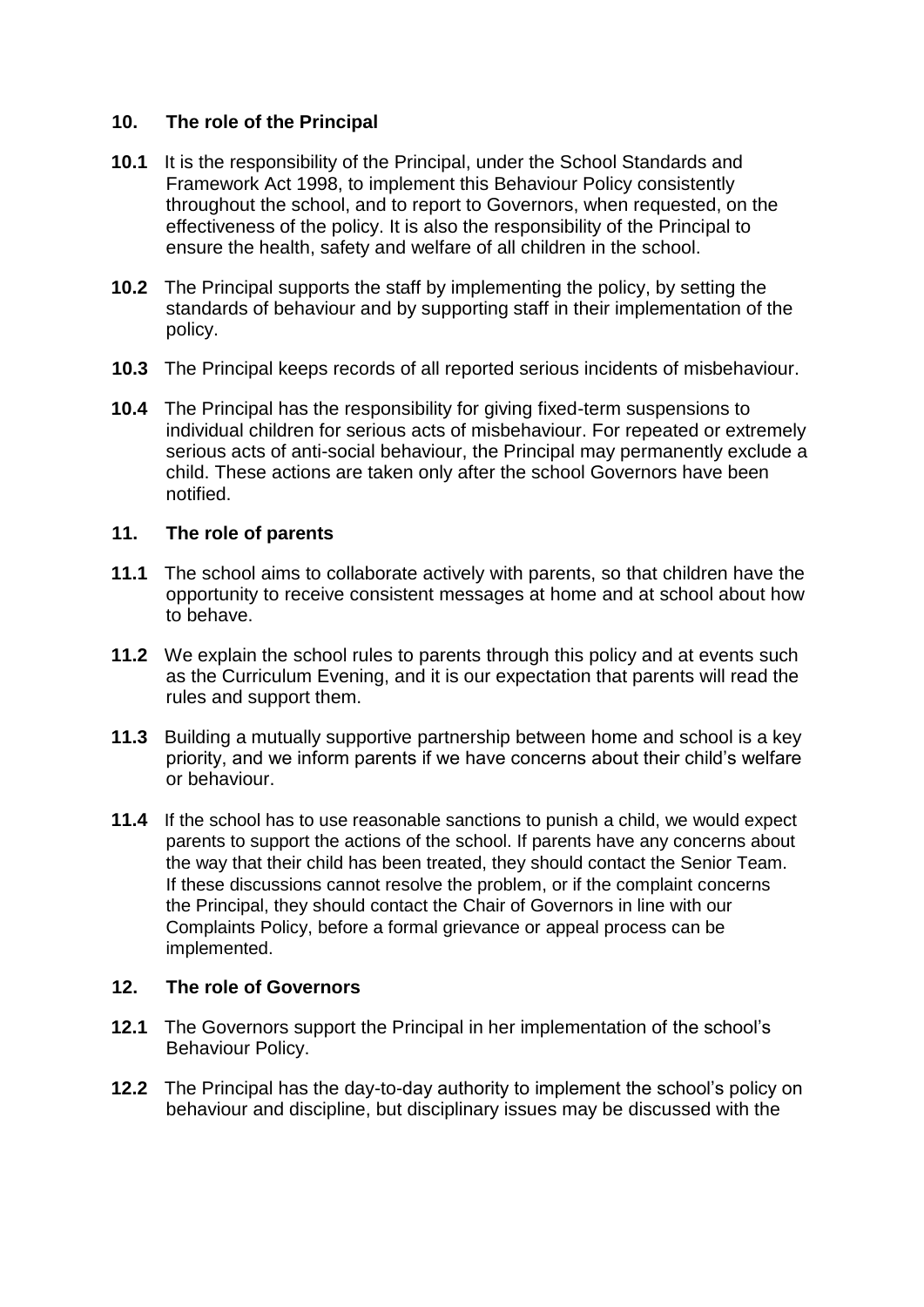Governors, and the Principal must take their views into account when making decisions about very serious matters of behaviour.

## **13. Fixed-term and permanent exclusions**

- **13.1** We do not wish to exclude any child from school, but sometimes this may be necessary. The school has therefore adopted the standard national list of reasons for exclusion, and heeds the guidance, *Exclusion from Maintained schools, academies and pupil referral units in England* (DfE September 2017). We refer to this guidance in any decision to exclude a child from school, and the guidance, *Changes to the school exclusion process during the coronavirus (Covid-19) outbreak* (DfE Updated August 2020).
- **13.2** Only the Principal (or the acting Principal) has the power to exclude a child from school. The Principal may exclude a child for one or more fixed periods, for up to 45 days in any one school year. In extreme and exceptional circumstances the Principal may exclude a child permanently. It is also possible for the Principal to convert a fixed-term exclusion into a permanent exclusion, if the circumstances warrant this.
- **13.3** If the Principal excludes a child, she informs the parents immediately, giving reasons for the exclusion. At the same time, the Principal makes the Governing Body aware of any permanent exclusion, and about any fixed-term exclusions beyond five days in any one term, making it clear to the parents that they can, if they wish, appeal against the decision to the Governing Body. The school informs the parents how to make any such appeal.
- **13.4** The Governing Body itself cannot either exclude a child or extend the exclusion period made by the Principal.

## **14. Drug- and alcohol-related incidents**

- **14.1** If a child will need medication during the school day, the parent or guardian should notify the school and take the medication to the School First-Aider in the office for safekeeping. Any medication needed by a child while in school must be taken under the supervision of a School First-Aider (or, in his/her absence, the class teacher).
- **14.2** The school will take very seriously misuse of any substances such as glue, other solvents or alcohol. The parents or guardians of any child involved will always be notified. Any child who deliberately brings substances into school for the purpose of misuse will be at risk of a fixed-term exclusion. If the offence is repeated, the child will be permanently excluded, and the police and Social Services will be informed.
- **14.3** If any child is found to be suffering from the effects of alcohol or other substances, arrangements will be made for that child to be taken home.
	- **14.4** It is forbidden for any child to bring onto the school premises alcohol or illegal drugs. Any child who is found to have brought to school any type of alcohol or illegal substance will be at risk of a temporary exclusion. The child will